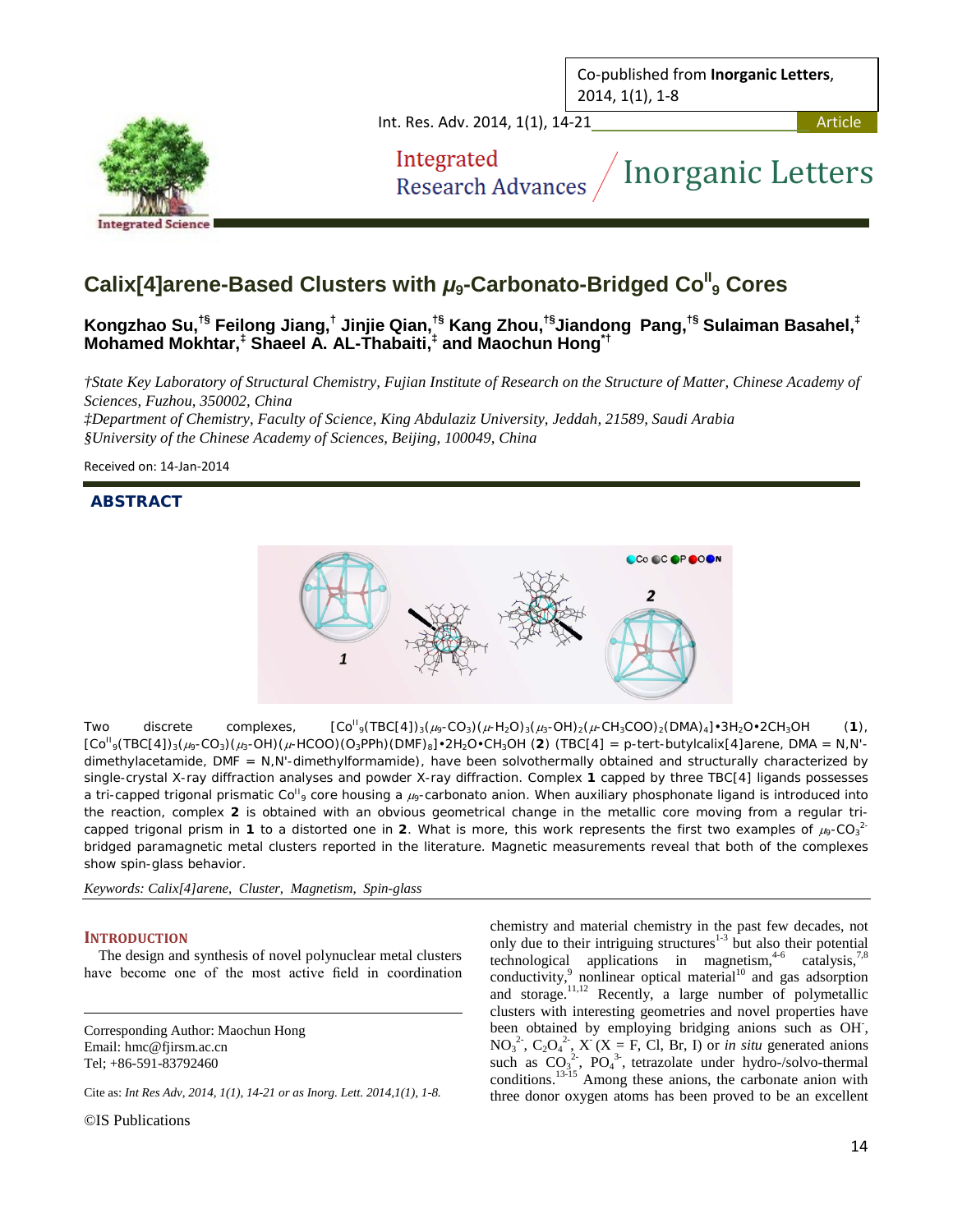bridging anion showing a variety of coordination modes. Thus many carbonato-bridged transition metal (TM), lanthanide metal (LnM) and 3d-4f heterometallic clusters with different nuclearity, for example,  $Co<sub>5</sub>$ ,  $Dy<sub>6</sub>$ ,  $Ni<sub>8</sub>$ ,  $Gd<sub>8</sub>$ ,  $Mn<sub>14</sub>$ ,  $Zn<sub>2</sub>Dy<sub>2</sub>$  and  $Cu_{15}Gd_{7}$  have been obtained.<sup>16-21</sup> It is also found that different coordination modes of the carbonato anions can markedly influence cluster formation, which often lead to a large diversity in magnetic properties. Generally speaking, there are three main ways to introduce the carbonate anion for those reported carbonato-bridged complexes: (i) fixing atmospheric carbon dioxide,<sup>22,23</sup> (ii) inducing by *in situ* generated reactions,  $24.25$  (iii) preparing from carbonate salts.<sup>26</sup> Very recently, our group has synthesized a series of polynuclear  $\text{Ni}^{\text{II}}_{8}$ clusters based on thiacalix[4]arenes with *in situ* generated carbonato anions,<sup>25</sup> and cationic  $Mn_{24}^{II}$  coordination cages, heterometallic thiacalix[4]arene-supported  $_{12}$ Ln<sup>III</sup><sub>2</sub> clusters ( $\text{Ln} = \text{Tb}$  and  $\text{Dy}$ ) by directly introducing carbonate salts. $^{27,28}$ 

On the other hand, calix[4]arenes are macrocyclic ligands composed of aryl units, linked by methylene bridges. It is found that calix[4]arenes show good abilities in the construction of metal clusters owing to their four inherent lower-rim phenolic oxygen atoms, which can be used to bind either  $TM$  or  $LnM$ .<sup>29-32</sup> So far, to construct polynuclear complexes with calix[4]arene has attracted increasing attention. In this respect, Dalgarno's group has reported several complexes with interesting magnetic properties. For example, they have reported calix[4]arene-based  $Mn^{III}_{2}Mn^{II}_{2}$  SMMs,<sup>29</sup>  $Mn^{III}$ <sub>4</sub>Gd<sup>III</sup><sub>4</sub> magnetic cooler<sup>30</sup> and ferromagnetic Mn<sub>5</sub> cage by  $introducing$  complementary ligands. $^{31}$  Moreover, thiacalix[4]arenes and their oxidized derivatives (sulfinyl- /sulfonyl-calix[4]arene) with additional donor atoms around the bridges have also been used in the formation of novel polymetallic complexes.<sup>33-35</sup> It should be noted that compared to methylene-bridged calix[4]arenes, these additional donor atoms often lead to dramatically different cluster motifs by participating in the coordination chemistry of the resulting complexes.

Our group has focused on constructing new polymetallic clusters by utilizing calixarene ligands that may exhibit interesting magnetic properties.<sup>36-39</sup> Previously, our group and Liao's group have reported a family of thiacalix[4]arene-based cobalt complexes, 14 of whose magnetic properties have been investigated and show dominant antiferromagnetic interactions between spin carriers. $37-39,40-46$  To our best of knowledge, there is only one reported trinuclear  $Co<sub>3</sub>$  cluster supported by two calix[4]arene ligands, but its magnetic behavior has not been investigated.<sup>47</sup> For the above reasons, we have tried to use *p*tert-butylcalix[4]arene (TBC[4]) ligand in preparing new cobalt clusters to compare the magnetic behavior with these thiacalix[4]arene-based cobalt clusters. Fortunately, we have successfully obtained two novel calix[4]arene-based cobalt(II) clusters. Notably,  $[Co^{II}_{9}(TBC[4])_{3}(\mu_{9}-CO_{3})(\mu_{7}H_{2}O)_{3}(\mu_{3} OH)_2(\mu$ -CH<sub>3</sub>COO)<sub>2</sub>(DMA)<sub>4</sub>]•3H<sub>2</sub>O•2CH<sub>3</sub>OH (1) (DMA = *N,N'*-dimethylacetamide), possesses a tri-capped trigonal prismatic Co<sup>II</sup><sub>9</sub> core housing a  $\mu_9$ -CO<sub>3</sub><sup>2</sup> anion, which is directly employed sodium bicarbonate as the source of carbonato anion. When complementary phosphate ligand is introduced into the

reaction.  $[CO^{II}_{9}(TBC[4])_{3}(\mu_{9}-CO_{3})(\mu_{3}-OH)(\mu_{7})$  $HCOO(O_3PPh)(DMF)_8\bullet^2H_2O\bullet CH_3OH$  (2) ( $DMF = N$ , N'dimethylformamide) is obtained with a distorted tri-capped trigonal prismatic core, where the *in situ* generated  $CO_3^2$  anion is different from one in complex **1**. Determined by bondvalence-sum calculations, all the metal ions in both complexes are at  $a + 2$  oxidation state as required for the charge balances (Tables S1 and S2 in the Supporting Information, SI). <sup>48</sup> Herein we report the syntheses, structures and magnetic properties of both of the title complexes.

### **EXPERIMENTAL SECTION**

**Materials and Measurements.** Starting material, *p*-tertbutylcalix[4]arene ligand, was prepared according to published method.<sup>49</sup> All other chemicals and solvents were purchased from commercial sources and used without further purification. Elemental analyses (C, H, and N) were performed on a German Elementary Varil EL III instrument. IR spectra were obtained as KBr pellets with a Magna 750 FT-IR spectrometer. Powder X-ray diffraction (PXRD) measurements were recorded at room temperature by a RIGAKU-DMAX2500 X-ray diffractometer using Cu K $\alpha$  radiation ( $\lambda$  = 0.154 nm). Thermogravimetric analysis (TGA) curves were obtained on a NETZSCH STA 449C thermal analyzer. Magnetic susceptibility measurements performed on microcrystalline sample, using a Quantum Design PPMS-9T and MPMS-XL systems. All experimental magnetic data were corrected for the diamagnetism of the sample holders and of the constituent atoms according to the Pascal's constants.

**Syntheses of Complexes 1-2. Complex 1.** Purple blockshaped crystals of **1** were obtained from the mixture of TBC[4]  $(0.15 \text{ mmol}, 100 \text{ mg})$ , Co $(OAc)_{2}$ •4H<sub>2</sub>O ( 0.4 mmol, 100 mg) with NaHCO<sub>3</sub> (0.1 mmol, 8.4 mg) in DMA/CH<sub>3</sub>OH (5/5mL). The resulting solution was sealed in a 25 mL Teflon-lined bomb at 120 °C for 3 days, then cooled slowly at 4 °C h<sup>-1</sup> to room temperature. X-ray quality crystals were isolated by filtration, washed with  $DMA/CH_3OH$  (1:1, v/v) and air dried. Yield 68% based on ligand. Elemental analysis (%) calculated for dried sample **1**, C<sub>155</sub>H<sub>216</sub>N<sub>4</sub>O<sub>33</sub>Co<sub>9</sub>: C, 58.29; H, 6.82; N, 1.76. Found C, 57.89; H, 6.64; N, 1.69. IR (KBr disk, ν / cm<sup>-1</sup>): 3614 (w), 3427 (w), 3043 (w), 2954 (s), 1616 (s), 1453 (s), 1356 (m), 1290 (s), 1200 (s), 1127 (m), 1020 (w), 907 (w), 873 (m), 801 (m), 744 (w), 671 (w), 613 (w), 516 (m). PXRD measurement indicated the crystalline phase purity of **1**. (Figure 1a).

**Complex 2.** Purple block-shaped crystals of **2** were obtained from the mixture of TBC[4] (0.1 mmol, 65 mg),  $Co(OAc)_2 \cdot 4H_2O$  ( 0.4 mmol, 100 mg) with PhPO<sub>3</sub>H<sub>2</sub> (0.05 mmol, 8 mg) in DMF/CH<sub>3</sub>OH (5/5mL). The resulting solution was sealed in a 25 mL Teflon-lined bomb at 120 °C for 3 days, then cooled slowly at 4  $^{\circ}$ C h<sup>-1</sup> to room temperature. X-ray quality crystals were isolated by filtration, washed with DMA/CH3OH (1:1, v/v) and air dried. Moreover, by the direct adding of HCOONa•2H2O (0.1 mmol, 10mg) in the mixture, complexes **2**  can also be obtained. Yield 65% based on ligand. Elemental analysis (%) calculated for dried sample  $2$ ,  $C_{165}H_{227}N_8O_{32}PCo_9$ : C, 58.36; H, 6.74; N, 3.30. Found C, 58.82; H, 6.49; N, 3.14. IR (KBr disk,  $v / cm^{-1}$ ): 3614 (w), 3418 (w), 3044 (w), 2954 (s), 1665 (s), 1576 (w), 1453 (s), 1356 (m), 1298 (s), 1201 (s), 1128 (m), 1095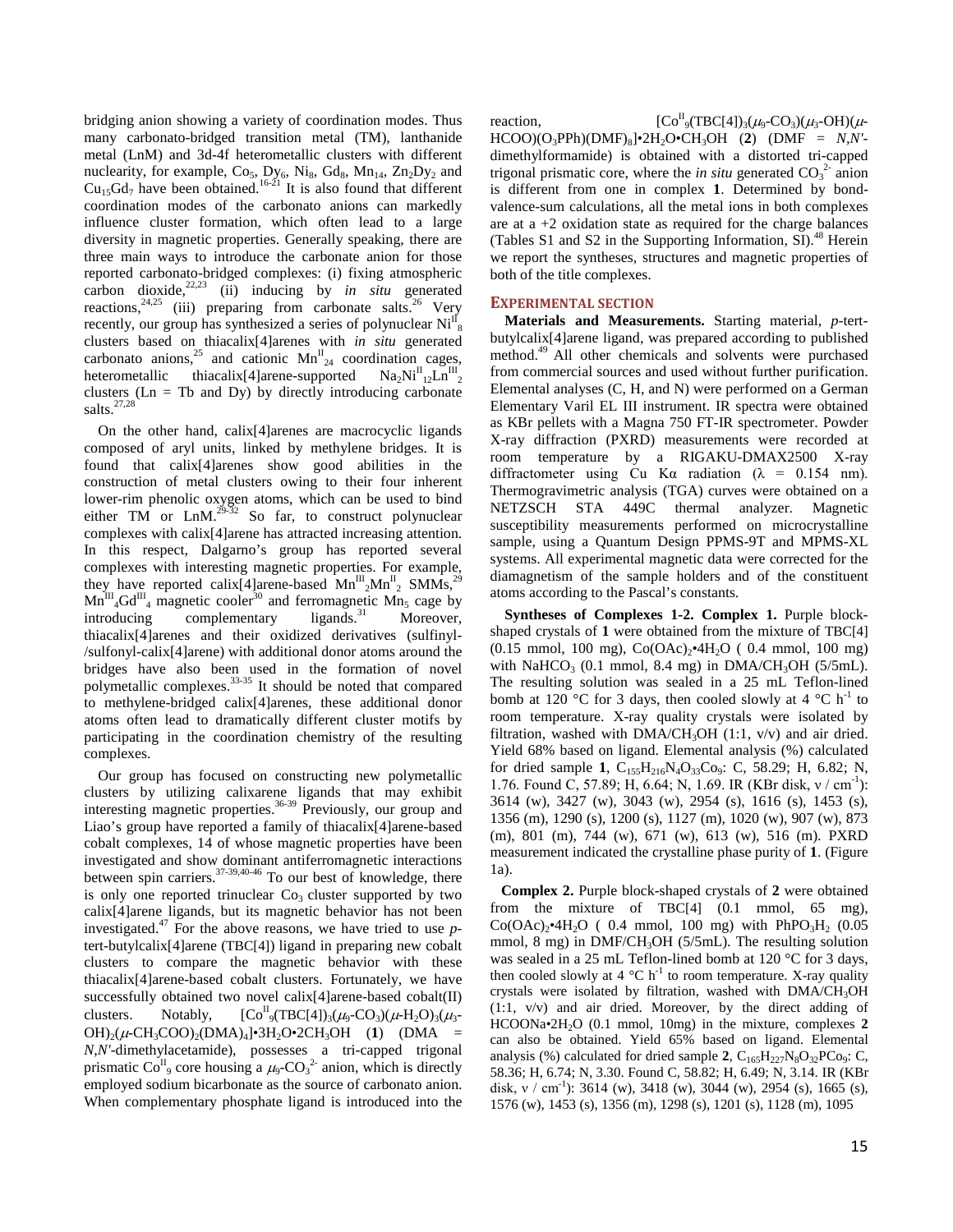

**Figure 1.** PXRD of complexes **1** and **2**.

(m), 1013 (w), 907 (w), 866 (w), 809 (m), 744 (m), 671 (w), 516 (m). PXRD measurement indicated the crystalline phase purity of **2**. (Figure 1b).

**X-ray Data Collection and Structure Determination.** The X-ray intensity data for single crystals of **1** and **2** (CCDC number: 979033 and 979034) were collected on a Rigaku Saturn 70 CCD diffractometer at 293 K and a Rigaku Saturn 724+ CCD diffractometer at 120 K equipped with graphite monochromated Mo-K $\alpha$  radiation ( $\lambda = 0.71073$  Å) by using the *ω*-scan mode, respectively. All absorption corrections were applied using the *CrystalClear* program.<sup>50</sup> Both of the crystal structures were solved by direct methods and refined by fullmatrix least-squares fitting on  $F^2$  by the *SHELXTL*-97 program.<sup>51</sup> All the non-hydrogen atoms, except some badly disordered atoms and some isolated solvent molecules, were refined anisotropically. The positions of hydrogen atoms on the organic ligands were generated geometrically onto the specific atoms and refined isotropically with fixed thermal factors. Disorder was observed in three oxygen atoms with the same occupancy factor of 0.5 in **1**. Moreover, diffuse electron density associated with solvent molecules of crystallization and hydrogen atoms on coordinated water and solvent molecules cannot be generated but they were included in the molecular formula directly. Moreover, the high  $R_1$  and w $R_2$  factor both of the complexes might be due to the disorder of the solvent molecules and the weak crystal diffractions. Therefore, the "SQUEEZE" method $52$  was implemented to the crystal data, which had dramatically improved the agreement indices.

**Table 1. Crystal Data and Data Collection and Refinement Parameters for 1-2**

| formula                                                                                                                                             | $C_{155}H_{216}N_4O_{33}Co_9$ | $C_{165}H_{227}N_8O_{32}PC_{99}$ |
|-----------------------------------------------------------------------------------------------------------------------------------------------------|-------------------------------|----------------------------------|
| formula weight                                                                                                                                      | 3200.89                       | 3396.03                          |
| temperature $(K)$                                                                                                                                   | 293                           | 120                              |
| crystal system                                                                                                                                      | Monoclinic                    | triclinic                        |
| space group                                                                                                                                         | C2/c                          | P <sub>1</sub>                   |
| $a(\AA)$                                                                                                                                            | 27.395(8)                     | 19.726(6)                        |
| b(A)                                                                                                                                                | 23.659(6)                     | 21.295(6)                        |
| c(A)                                                                                                                                                | 31.59(1)                      | 23.660(7)                        |
| $\alpha$ (°)                                                                                                                                        | 90.00                         | 95.816(1)                        |
| $\beta$ (°)                                                                                                                                         | 112.690(3)                    | 113.497(4)                       |
| $\gamma$ (°)                                                                                                                                        | 90.00                         | 101.789(2)                       |
| $V(\AA^3)$                                                                                                                                          | 18886(9)                      | 8735(4)                          |
| Ζ                                                                                                                                                   | 4                             | 2                                |
| $D_c/Mg/m^3$                                                                                                                                        | 1.1231                        | 1.2910                           |
| $\mu$ /mm <sup>-1</sup>                                                                                                                             | 0.829                         | 0.906                            |
| data collected                                                                                                                                      | 59354                         | 76545                            |
| unique data                                                                                                                                         | 16525                         | 30523                            |
| parameters                                                                                                                                          | 938                           | 1954                             |
| GOF on $F^2$                                                                                                                                        | 1.062                         | 1.042                            |
| $R_1^a [I \tImes 2\sigma(I)]$                                                                                                                       | 0.0820                        | 0.0758                           |
| $wR_2$                                                                                                                                              | 0.2347                        | 0.2160                           |
| $^{b}$ wR <sub>2</sub> = { $\sum [w(F_0^2 - F_c^2)^2]/\sum [w(F_0^2)^2]$ } <sup>1/2</sup><br>${}^{a}R_{1} = \sum   F_{o}  -  F_{c}  /\sum  F_{o} .$ |                               |                                  |

#### **RESULTS AND DISCUSSION**

**Crystal structures.** Single-crystal X-ray diffraction analysis reveals that complex **1** crystallizes in the monoclinic system with space group C2/c. The metallic core of **1**, capped by three TBC[4] ligands, describes a  $Co<sup>H</sup><sub>9</sub>$  tri-capped trigonal prism housing a  $\mu_9$ -CO<sub>3</sub><sup>2</sup> anion, as can be seen from Figure 2. Within **1**, the trigonal prism is constructed by Co2, Co3, Co4 and their symmetry equivalents Co2A, Co3A and Co4A ions, while the three square faces are capped by Co1, Co1A and Co5 ions. The "upper" triangular face is linked by a  $\mu_3$ -OH (O9), with the neighboring Co2···Co3A, Co2···Co4 and Co3A···Co4 distances being of 3.480, 3.503 and 3.514 Å, respectively, and



**Figure 2.** (a) Molecular structure of complex **1**. The hydrogen atoms and isolated solvent molecules are omitted for clarity. (b) Coordination environment of the metals in 1. (c) The tri-capped trigonal prism  $Co<sup>H</sup><sub>9</sub> core$ within **1**. Symmetry code: (A) 1-x, y, 1/2-z.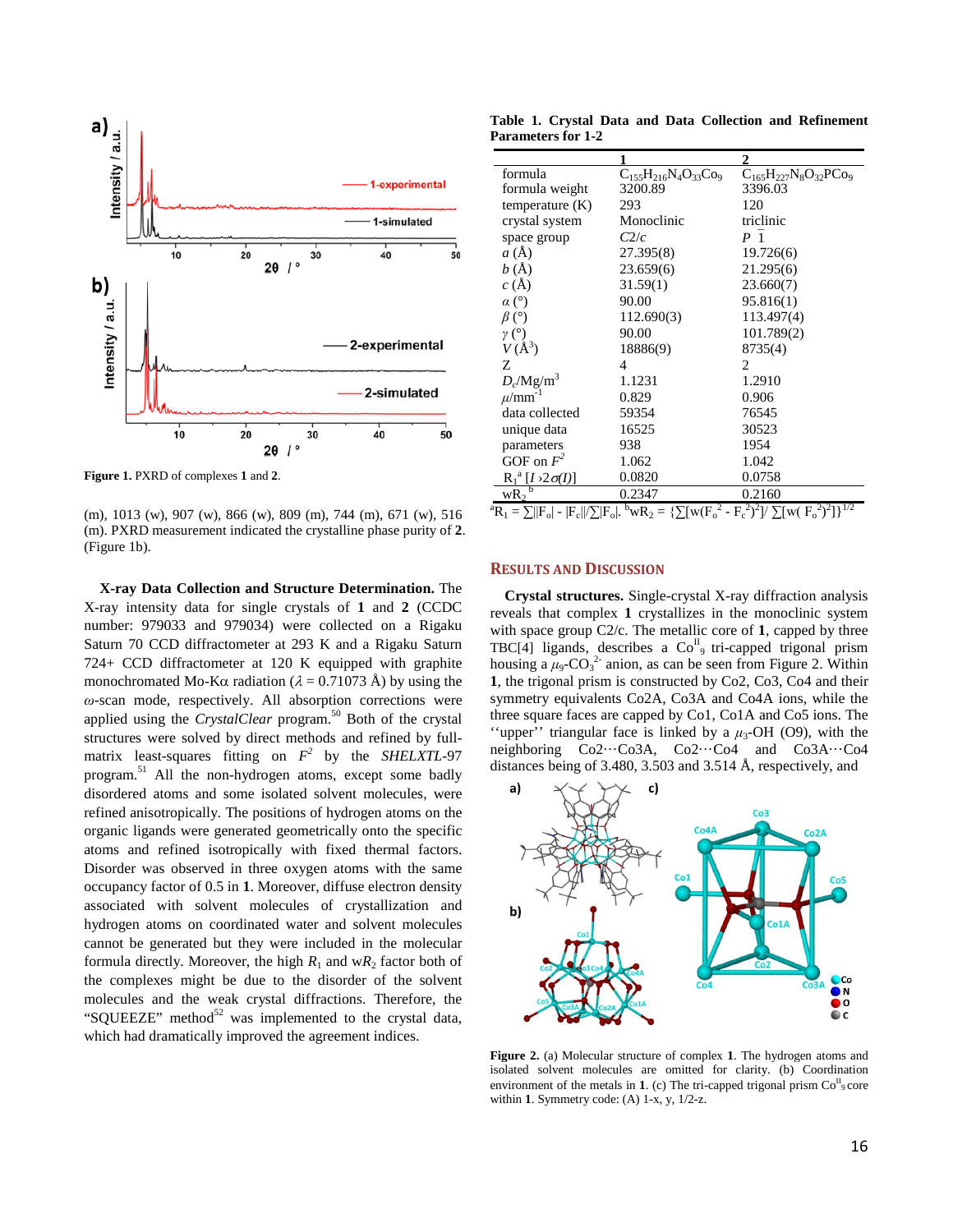

**Figure 3.** Extended structure of complex **1** showing self-assembly into a skewed bilayer array view along b axis. The hydrogen atoms and isolated solvent molecules are omitted for clarity.

with Co2-O9-Co4, Co2-O9-Co3A and Co3A-O9-Co4 angels being 113.25°, 114.79° and 114.22°, respectively. Moreover, the distance between the triangular faces is about 4.159 Å, and the  $Co...Co$  distances between the caps and adjacent square faces are in the range of 3.328-3.361 Å. Moreover, complex **1** has a crystallographic two-fold axis so that there are five different crystallographic unique positions for the metal atoms. Among them, the cobalt ion in the vertex of the trigonal prism is five-coordinated in a distort trigonal bipyramid geometry, bonded by two phenoxo oxygen atoms, one  $\mu_3$ -OH, one carbonato oxygen atom, and one other components (one oxygen atom from acetic anion for Co5, and one from DMF for Co2 and Co3, respectively), while the other cation situated at the cap is six-coordinated in a distort octahedral coordination environment with four phenoxo oxygen atoms, one carbonato oxygen atom, and one water oxygen. Each oxygen of the carbonato anion bonds to three cobalt cations in a  $\mu_9$ -bridging mode. It should be mentioned that this coordination mode is rare according to the search of the Cambridge Structural Database for coordination complexes.<sup>53,54</sup> As can be seen from Figure 3, the extended structure of **1** is assembled by the stacking of  $Co^{II}_{9}$  entities, which further construct into skewed bilayer array *via* weak interactions such as van der Waals, π···π and hydrogen-bonding interactions. The interstices of the lattice are filled with isolated solvent  $CH<sub>3</sub>OH$  and water molecules.

When auxiliary phosphonate ligand is introduced into the reaction, complex **2** is obtained with an obvious geometrical change in the metal skeleton moving from a regular tri-capped trigonal prism in 1 to a distorted one in 2, because one  $\mu_3$ -OH<sup>-</sup> has been replaced by a larger  $\mu_3$ -bridging phosphonate ligand in one of the triangular faces (Figure 4). It should be noted the phosphonate is an excellent ligand for making polymetallic complexes, because their different anionic forms can adopt various coordination modes. Within **2**, the neighboring Co···Co distances of the "upper" triangular face linked by a  $\mu_3$ -OH (O31) range from 3.435 to 3.448 Å, which are shorter than those in the "lower" triangular face capped by a phosphonate ligand range from 4.447 to 4.492 Å, and the Co2-O31-Co5, Co2-O31- Co8 and Co5-O31-Co8 angels are 114.73°, 114.15° and 113.46°, respectively. In addition, the distance between the



**Figure 4.** (a) Molecular structure of complex **2**. The hydrogen atoms and isolated solvent molecules are omitted for clarity. (b) Coordination environment of the metals in  $2$ . (c) The tri-capped trigonal prism  $Co<sup>H</sup><sub>9</sub> core$ within **2**.



**Figure 5.** Extended structure of complex **2** showing self-assembly into a bilayer array with ABAB······ mode fashion view along b axis. The hydrogen atoms and isolated solvent molecules are omitted for clarity.

abovementioned faces is about 3.861 Å, which is shorter than that in  $1$ , and the  $Co...Co$  distances between the caps and adjacent square faces are in the range of 3.192-3.544 Å, which is shorter than those in **1**. Compared with complex **1**, it is obvious that the neighboring Co···Co distances of the "upper" triangular face in **2** are close to those of **1**, while the ones of the "lower" triangular face in **2** are much longer. Instead of the monoclinic system with space group C2/c of **1**, complex **2** crystallizes in the triclinic system *P-1*, and all nine cobalt centers are crystallographcally independent. The upper triangular face sites (Co2, Co5 and Co8) are five-coordinated in a square-pyramid geometry with two phenoxo oxygen atoms, two carbonato oxygen atoms, one bridging hydroxide oxygen and one other component (one oxygen atom from formate anion for Co5, and one DMF for Co2 and Co8, respectively), while the lower triangular face sites (Co3, Co6 and Co9) are five-coordinated in a trigonal-bipyramid geometry with two phenoxo oxygen atoms, one phosphonate oxygen atom, one carbonato oxygen atom and one oxygen atom from DMF. Moreover, three cap sites (Co1, Co4 and Co7) are sixcoordinated with four oxygen atoms from one fully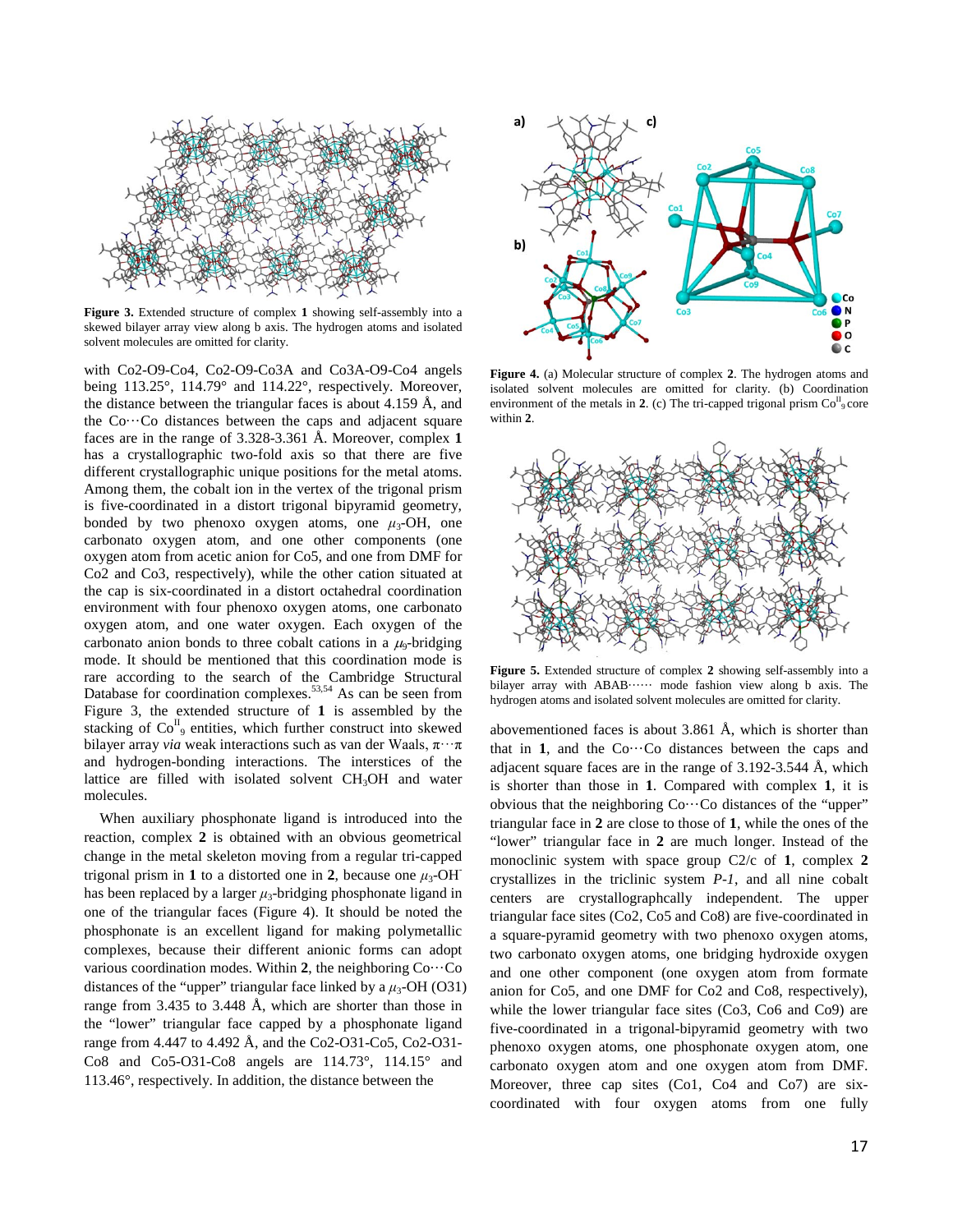deprotonated TBC[4] ligand, one oxygen atom from carbonato anion and one from DMF generating distort octahedral geometry. It should be pointed out that formate and carbonato anions in the structure of **2** are originated from the decarbonation of DMF with solvethermal technique, which also have been documented as excellent bridge anions for constructing polynuclear metal complexes.25,38 Examination of the extend structure reveals that complex **2** exhibits a layer structure stacked by the  $Co^{II}_{9}$  entities in an ABAB······ mode fashion through supramolecular stacking interactions (Figure 5), which is different to the skewed bilayer array observed in the abovementioned complex **1**.

Although there has been a report on calix[4]arene-supported tri-capped trigonal prismatic  $Cu^{II}_{9}$  clusters, those clusters are cations carried an overall +1 charge, and the charge balance is supplied by a  $\left[\text{Cu}^{\text{I}}\text{Cl}_{2}\right]$  or NO<sub>3</sub> anion.<sup>55</sup> Compared with those complexes which are constructed by three thiacalix[4]arene molecules such as saddle-like  $M_{12}^{\text{II}}$  (M = Co, Ni) clusters,<sup>38</sup> complexes **1** and **2** here are significantly different due to the change between the bridges in calix[4]arene and thiacalix[4]arene. In general, one calix[4]arene molecule often binds to one TM by its four lower-rim phenolic oxygen atoms and forms a common shuttlecock-like TM-calix[4]arene entity acting as a good molecular building blocks (MBBs). However, with the four bridge sulfur atoms taking part into the coordination, one thiacalix[4]arene molecule can bind to four TMs and simultaneously forms a  $TM_4$ -thiacalix[4]arene MBBs. Both of the abovementioned MBBs can be bridged by different linkers such as metal cations, bridging anions and auxiliary ligands into high nuclearity coordination complexes.

**Magnetic studies.** The direct current (dc) magnetic susceptibilities were carried out  $(H = 10000e)$  on the polycrystalline samples of **1** and **2** over 2-300 K. The  $\chi_m T$ values at room temperature are 20.16 and 20.81  $\text{cm}^3 \text{K} \text{ mol}^{-1}$  for **1** and **2**, which are higher than the calculated values of 16.875  $cm<sup>3</sup>$  K mol<sup>-1</sup> (g = 2) for 9 uncoupled Co<sup>II</sup> ions (Figure 6). This can be explained on the unquenched orbital-moment as a consequence of spin-orbital coupling of  $Co<sup>H</sup>$  ions, which is known to be significant in an octahedral field.<sup>56</sup> Upon cooling to 16.0 K, the  $\chi_m T$  value for 1 decreases to 6.29 cm<sup>3</sup> K mol<sup>-1</sup> and abruptly increases to a maximum value of 8.23 cm<sup>3</sup> K mol<sup>-1</sup> K at 3.0 K, and then decreases until the lowest temperature 2 K. While the  $\chi_m T$  product of 2 decreases as the temperature is decreased, and reaches a minimum value of  $9.74 \text{ cm}^3 \text{ K} \text{ mol}^{-1} \text{ K}$ at 27.0 K, and then decreases to 13.45 cm<sup>3</sup> K mol<sup>-1</sup> at 15.0 K, and then falls rapidly to 2.98  $\text{cm}^3 \text{K} \text{ mol}^{-1}$  at 2 K. The increases of  $\gamma_m T$  value for both title complexes at low temperatures (16-3) K for **1**, and 27-15 K for **2**) are suggestive of ferrimagnetic or weak ferromagnetic interactions between the  $Co<sup>II</sup>$  ions, which may be attributed to spin canting antiferromag netism and/or zero-field splitting of the anisotropic high-spin  $Co<sup>H</sup>$  centers. The reciprocal molar magnetic susceptibility data in the range of 50–300 K obey the Curie–Weiss Law  $(1/\chi_m = T/C - \theta/C)$ 



Figure 6. Temperature dependence of magnetic susceptibilities for a) complex **1** and b) complex **2** in a 1000 Oe field. The red solid lines are the best fitting to the Curie-Weiss Law.

with Curie constants (*C*) of 27.77 and 25.64 and Weiss constants ( $\theta$ ) = -87.75 and -61.54 cm<sup>3</sup> K mol<sup>-1</sup> for complexes 1 and **2**, respectively. However, because of the complicated structure of both title complexes, it is not possible to evaluate the coupling constant between the  $Co<sup>H</sup>$  carriers. The negative Weiss constants and the decrease in the  $\gamma_m T$  value at high temperature could be arised from the presence of strong antiferromagnetic interaction between the cobalt ions and/or the spin-orbit coupling effect of  $Co<sup>H</sup>$ .

Field dependence of magnetization (*M*) versus field (*H*) data for complexes **1** and **2** are investigated with the applied magnetic field H in the range 0–80 kOe at 2 K (Figures S1 and S2 in the SI). The magnetization of **1** increases quickly at low fields and then more slowly at high fields, while that of **2** increases almost linearly. The magnetization value at the highest field (8 T) is 7.93 and 4.60 Nβ for complexes **1** and **2** respectively, which is far below the saturation sum value of nine  $Co<sup>H</sup>$  ions. Moreover, no obvious hysteresis loop is observed for both of the complexes at 2 K (Figures S3 and S4 in the SI).

To further characterize the low-temperature behaviors of complexes **1** and **2**, the zero-field-cooled (ZFC) and fieldcooled (FC) experiments are performed under a field of 30 Oe in the range of 2-20 K, as shown in Figure 7. Both of the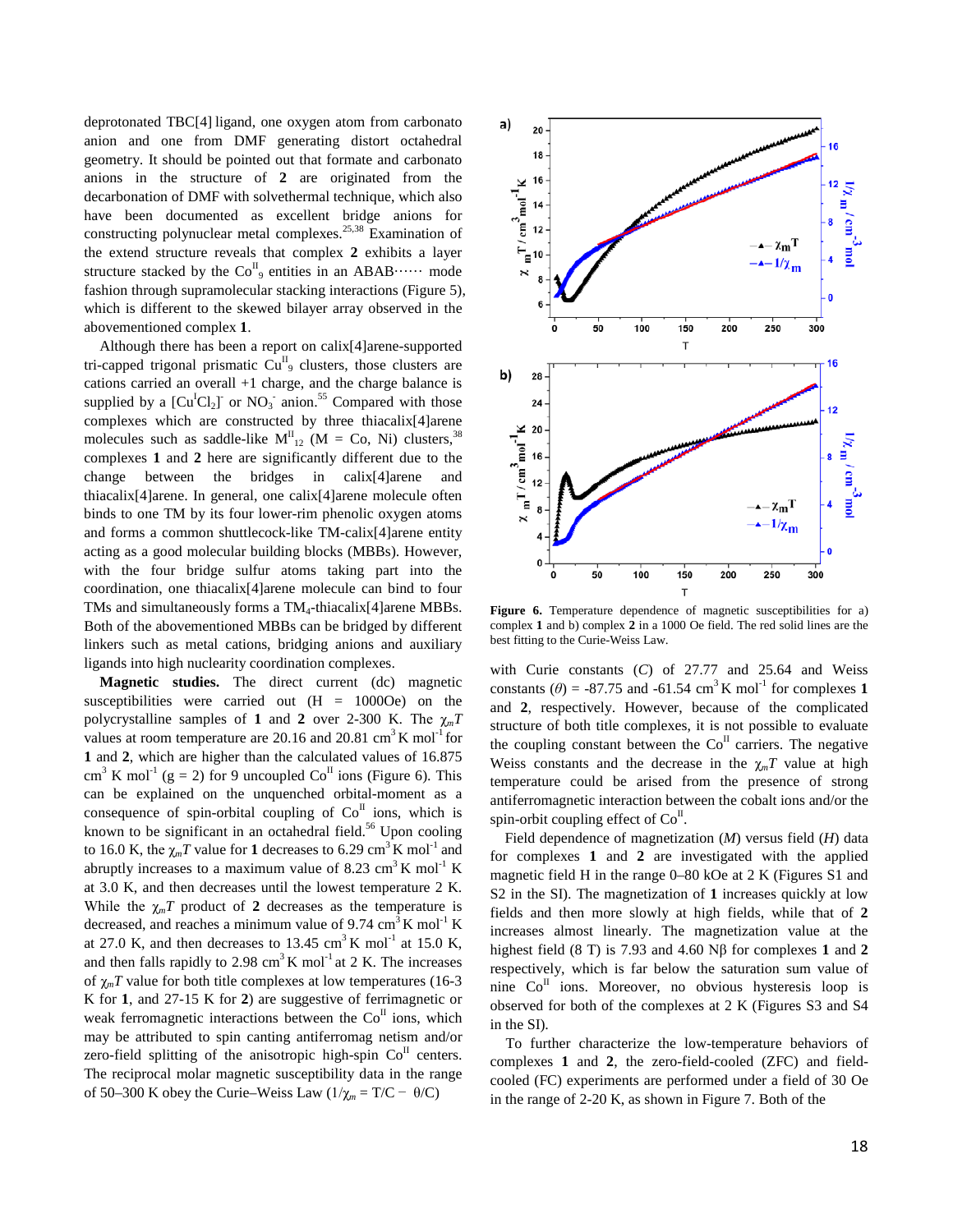

**Figure 7.** FC and ZFC curves for a) complex **1** and b) complex **2** at an applied field strength of 30 Oe.

complexes show divergences in the low-temperature region (below 8 K for **1**, below 12 K for **2**), which could be caused by spin-glasses, long range-ordered or superparamagnetism. To further confirm the underlying magnetic nature, the temperature dependent alternating current (ac) experiments are performed over 2–20 K with zero dc field and a 3 Oe *ac* field for both of the complexes as can be seen Figure 8 and 9, respectively. The in-phase and out-of-phase susceptibilities of **1** and **2** both show very small frequency dependence at around 8 and 10 K and the shift parameter values,  $\gamma = (\Delta T_B / T_B) / \Delta(\log f)$  $(f = ac$  frequency,  $T_B$ = blocking temperature, which is defined as the temperature below which the relaxation of the magnetization becomes slow), are determined to be 0.0236 and 0.0324, which are in the usual range (0.004−0.08) of spin-glass behavior.<sup>57</sup> According to the above observations, these two calix[4]arene-supported  $Co<sup>H</sup><sub>9</sub>$  clusters show ferrimagnetic or weak ferromagnetic interactions between the  $Co<sup>H</sup>$  ions at low temperatures with spin-glass behavior, which are different from the reported thiacalix[4]arene-supported cobalt system by our group and Liao's group.<sup>37-39,40-46</sup> Moreover, the  $\chi_m T$ , magnetization, spin-glass shift parameter, ZFC and FC of complexes **1** and **2** are also somewhat different. Such different magnetic properties might be due to the introduction of auxiliary phosphate ligand which leads to the changes in the metallic core. Therefore, this work indicates that we may synthesize new complexes with interesting magnetic properties by using different calixarenes and complementary ligands.



Figure 8. Plot of the in-phase (top) and out-of-phase (bottom) ac susceptibility for **1** in a zero dc field and a 3 Oe ac field.



**Figure 9.** Plot of the in-phase (top) and out-of-phase (bottom) ac susceptibility for **2** in a zero dc field and a 3 Oe ac field.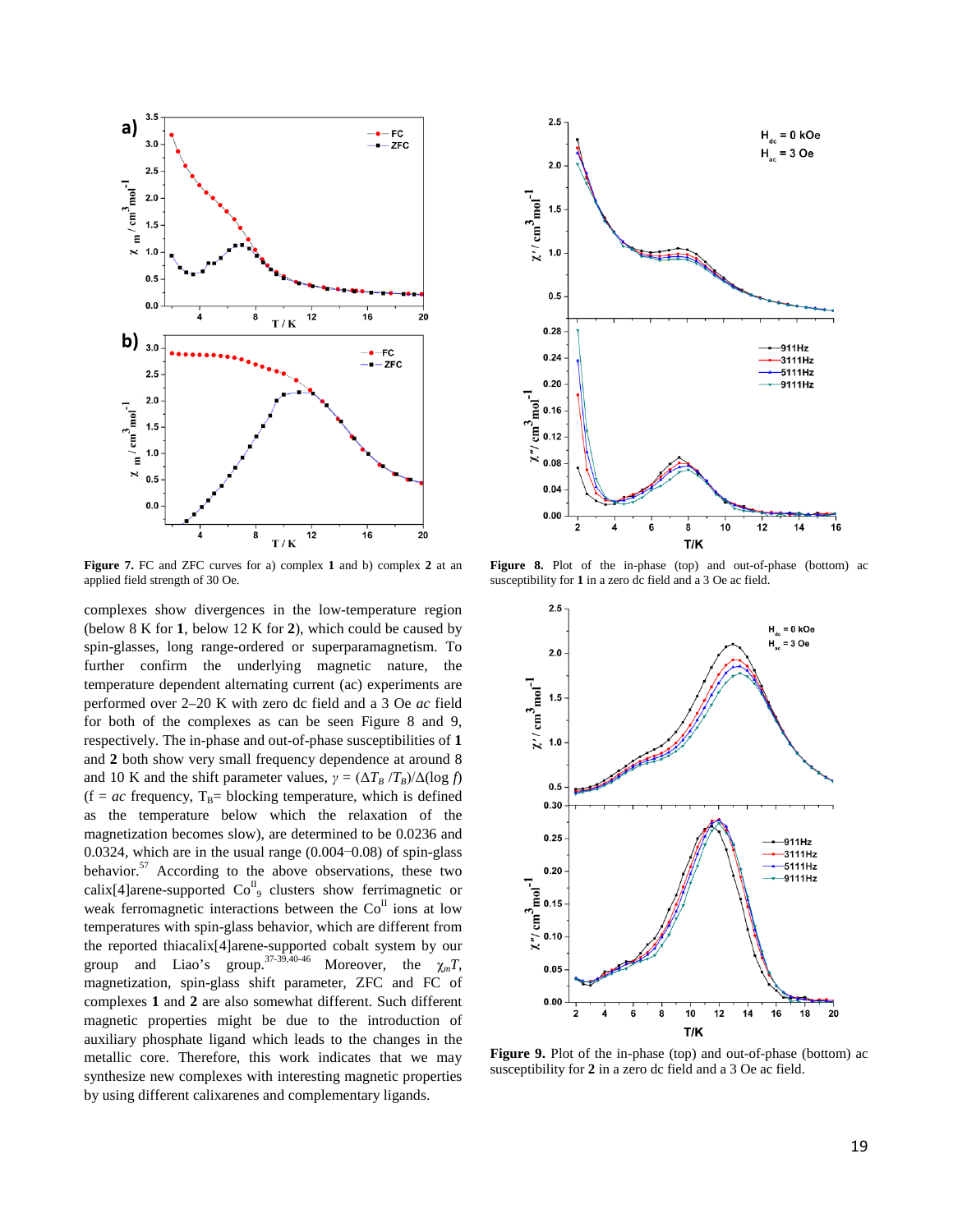#### **CONCLUSION**

In conclusion, we have formed two new calixarenesupported tri-capped prismatic Co<sup>II</sup><sub>9</sub> clusters housing one μ<sub>9</sub>- $CO<sub>3</sub><sup>2</sup>$  anion. In essence, complex 2 is a "distorted" version of complex 1 in which one  $\mu_3$ -OH has been replaced by a much larger  $\mu_3$ -bridging phosphonate ligand. As far as we know, they are the first two examples of  $\mu_9$ -CO<sub>3</sub><sup>2</sup> bridged paramagnetic metal clusters. Magnetic measurements reveal that both of the complexes display dominant antiferromagnetic interactions (in 50-300 K), ferrimagnetic or weak ferromagnetic exchange (at lower temperatures) and spin-glass behavior. Our future studies will focus on cluster versatility towards different phosphate auxiliary ligands and other metal centers. Such alteration may influence the assembly of the clusters and further influence the magnetic properties.

#### **ACKNOWLEDGMENT**

We thank National Natural Foundation of China (21131006) and Deanship of Scientific Research (DSR), King Abdulaziz University, Jeddah, under grant number (1-130-1434-HiCi) for funding this research.

#### **SUPPORTING INFORMATION**

Crystallographic data in CIF format, field dependence of magnetization (*M*) versus field (*H*) data, the *M*-*H* plots, TGA analyses and PXRD patterns for complexes **1** and **2** see online at article link.

#### **REFERENCES AND NOTES**

- 1. T.R. Cook, Y.-R. Zheng, P.J. Stang. Metal-Organic Frameworks and Self-Assembled Supramolecular Coordination Complexes: Comparing and Contrasting the Design, Synthesis, and Functionality of Metal-Organic Materials. *Chem. Rev.* **2013**, 113, 734-77.
- 2. X. Fang, L. Hansen, F. Haso, P. Yin, A. Pandey, L. Engelhardt, I. Slowing, T. Li*et. al.* {Mo24Fe12} Macrocycles: Anion Templation with Large Polyoxometalate Guests. *Angew. Chem. Int. Ed.* **2013**, 52, 10500- 04.
- 3. Z. Zhang, L. Wojtas, M.J. Zaworotko. Organic-inorganic hybrid polyhedra that can serve as supermolecular building blocks. *Chemical Science* **2014**.
- 4. M. Wu, F. Jiang, X. Kong, D. Yuan, L. Long, S.A. Al-Thabaiti, M. Hong. Two polymeric 36-metal pure lanthanide nanosize clusters. *Chemical Science* **2013**, 4, 3104-09.
- 5. R. Gautier, K. Oka, T. Kihara, N. Kumar, A. Sundaresan, M. Tokunaga, M. Azuma, K.R. Poeppelmeier. Spin Frustration from cis-Edge or - Corner Sharing Metal-Centered Octahedra. *J. Am. Chem. Soc.* **2013**, 135, 19268-74.
- 6. K. Qian, X.-C. Huang, C. Zhou, X.-Z. You, X.-Y. Wang, K.R. Dunbar. A Single-Molecule Magnet Based on Heptacyanomolybdate with the Highest Energy Barrier for a Cyanide Compound. *J. Am. Chem. Soc.* **2013**, 135, 13302-05.
- 7. S. Pullen, H. Fei, A. Orthaber, S.M. Cohen, S. Ott. Enhanced Photochemical Hydrogen Production by a Molecular Diiron Catalyst Incorporated into a Metal–Organic Framework. *J. Am. Chem. Soc.* **2013**, 135, 16997-7003.
- 8. A. Leyva-Pérez, J. Oliver-Meseguer, P. Rubio-Marqués, A. Corma. Water-Stabilized Three- and Four-Atom Palladium Clusters as Highly Active Catalytic Species in Ligand-Free C-C Cross-Coupling Reactions. *Angew. Chem. Int. Ed.* **2013**, 52, 11554-59.
- 9. E. Coronado, P. Day. Magnetic molecular conductors. *Chem. Rev.* **2004**, 104, 5419-48.
- 10. J. Yu, Y. Cui, C. Wu, Y. Yang, Z. Wang, M. O'Keeffe, B. Chen, G. Qian. Second-order nonlinear optical activity induced by ordered dipolar

chromophores confined in the pores of an anionic metal-organic framework. *Angew Chem Int Ed Engl* **2012**, 51, 10542-5.

- 11. J. Qian, F. Jiang, D. Yuan, X. Li, L. Zhang, K. Su, M. Hong. Increase in pore size and gas uptake capacity in indium-organic framework materials. *Journal of Materials Chemistry A* **2013**, 1, 9075-82.
- 12. S.S. Mondal, A. Bhunia, A. Kelling, U. Schilde, C. Janiak, H.-J. Holdt. Giant Zn14 Molecular Building Block in Hydrogen-Bonded Network with Permanent Porosity for Gas Uptake. *J. Am. Chem. Soc.* **2013**, 136, 44-47.
- 13. Z.-F. Liu, M.-F. Wu, F.-K. Zheng, S.-H. Wang, M.-J. Zhang, J. Chen, Y. Xiao, G.-C. Guo, A.Q. Wu. Zinc(ii) coordination compounds based on in situ generated 3-(5H-tetrazol)benzaldehyde with diverse modes: hydrothermal syntheses, crystal structures and photoluminescent properties. *CrystEngComm* **2013**, 15, 7038-47.
- 14. S. Langley, M. Helliwell, R. Sessoli, S.J. Teat, R.E.P. Winpenny. Synthesis and structural and magnetic characterization of cobalt(II) phosphonate cage compounds. *Inorg. Chem.* **2008**, 47, 497-507.
- 15. S. Langley, M. Helliwell, R. Sessoli, S.J. Teat, R.E.P. Winpenny. Synthesis and structural and magnetic characterisation of cobalt(II) sodium phosphonate cage compounds. *Dalton Trans.* **2009**, 3102-10.
- 16. A.K. Ghosh, M. Pait, M. Shatruk, V. Bertolasi, D. Ray. Self-assembly of a [Ni8] carbonate cube incorporating four [small mu ]4-carbonato linkers through fixation of atmospheric CO2 by ligated [Ni2] complexes. *Dalton Trans.* **2014**, 43, 1970-73.
- 17. M.U. Anwar, Y. Lan, L.M.C. Beltran, R. Clerac, S. Pfirrmann, C.E. Anson, A.K. Powell. In Situ Ligand Transformation in the Synthesis of Manganese Complexes: Mono-, Tri- and a Barrel-shaped Tetradecanuclear Mn-14(II) Aggregate. *Inorg. Chem.* **2009**, 48, 5177-86.
- 18. S.K. Langley, B. Moubaraki, K.S. Murray. Magnetic Properties of Hexanuclear Lanthanide(III) Clusters Incorporating a Central μ6- Carbonate Ligand Derived from Atmospheric CO2 Fixation. *Inorg. Chem.* **2012**, 51, 3947-49.
- 19. S. Titos-Padilla, J. Ruiz, J.M. Herrera, E.K. Brechin, W. Wersndorfer, F. Lloret, E. Colacio. Dilution-Triggered SMM Behavior under Zero Field in a Luminescent Zn2Dy2 Tetranuclear Complex Incorporating Carbonato-Bridging Ligands Derived from Atmospheric CO2 Fixation. *Inorg. Chem.* **2013**, 52, 9620-26.
- 20. S.M. Taylor, S. Sanz, R.D. McIntosh, C.M. Beavers, S.J. Teat, E.K. Brechin, S.J. Dalgarno. p-tert-Butylcalix 8 arene: An Extremely Versatile Platform for Cluster Formation. *Chemistry-a European Journal* **2012**, 18, 16014-22.
- 21. M. Sarkar, G. Aromi, J. Cano, V. Bertolasi, D. Ray. Double-CO32- Centered Co-5(II) Wheel and Modeling of Its Magnetic Properties. *Chemistry-a European Journal* **2010**, 16, 13825-33.
- 22. A.K. Ghosh, M. Pait, M. Shatruk, V. Bertolasi, D. Ray. Self-assembly of a [Ni8] carbonate cube incorporating four [small mu ]4-carbonato linkers through fixation of atmospheric CO2 by ligated [Ni2] complexes. *Dalton Trans.* **2014**.
- 23. S. Sakamoto, T. Fujinami, K. Nishi, N. Matsumoto, N. Mochida, T. Ishida, Y. Sunatsuki, N. Re. Carbonato-Bridged NiII2LnIII2 (LnIII = GdIII, TbIII, DyIII) Complexes Generated by Atmospheric CO2 Fixation and Their Single-Molecule-Magnet Behavior: [( μ 4- CO3)2{NiII(3-MeOsaltn)(MeOH or H2O)LnIII(NO3)}2]·solvent [3- MeOsaltn = N,N  $'$  -Bis(3-methoxy-2-oxybenzylidene)-1,3propanediaminato]. *Inorg. Chem.* **2013**, 52, 7218-29.
- 24. L. Chen, F. Jiang, M. Wu, N. Li, W. Xu, C. Yan, C. Yue, M. Hong. Half-Open Hollow Cages of Pentadecavanadate and Hexadecavanadate Compounds with Large -O-V-O-V- Windows. *Cryst. Growth Des.* **2008**, 8, 4092-99.
- 25. K.C. Xiong, F.L. Jiang, Y.L. Gai, Y.F. Zhou, D.Q. Yuan, K.Z. Su, X.Y. Wang, M.C. Hong. A Series of Octanuclear-Nickel(II) Complexes Supported by Thiacalix 4 arenes. *Inorg. Chem.* **2012**, 51, 3283-88.
- 26. G.J.T. Cooper, G.N. Newton, D.-L. Long, P. Koegerler, M.H. Rosnes, M. Keller, L. Cronin. Exploring a Series of Isostructural Dodecanuclear Mixed Ni:Co Clusters: Toward the Control of Elemental Composition Using pH and Stoichiometry. *Inorg. Chem.* **2009**, 48, 1097-104.
- 27. K.C. Xiong, F.L. Jiang, Y.L. Gai, D.Q. Yuan, D. Han, J. Ma, S.Q. Zhang, M.C. Hong. Chlorine-Induced Assembly of a Cationic Coordination Cage with a mu(5)-Carbonato-Bridged Mn-24(II) Core. *Chemistry-a European Journal* **2012**, 18, 5536-40.